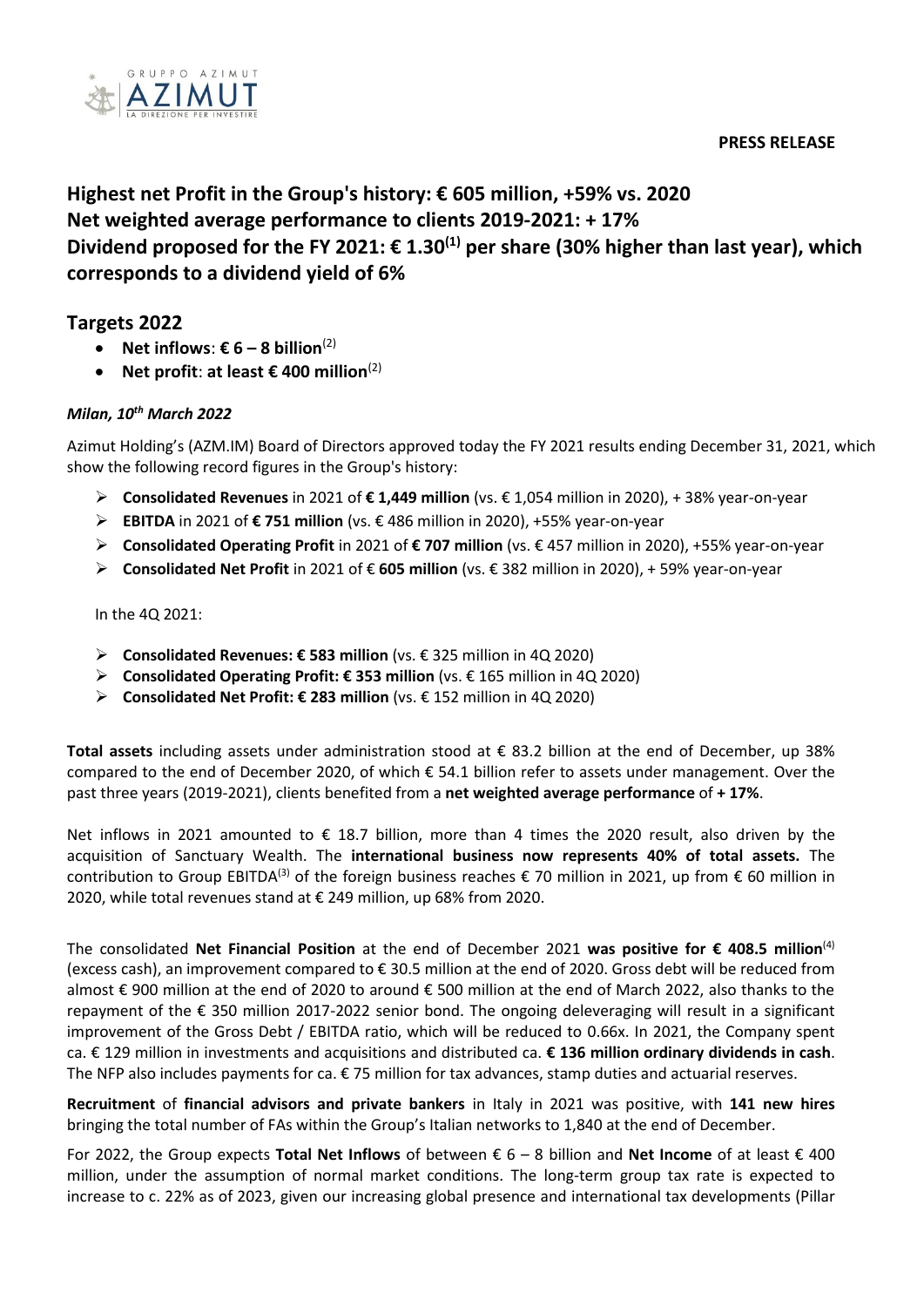II). In addition, the contribution of the foreign business at the end of 2024 is expected to reach a management net profit of € 150 million

Finally, as already anticipated on January 12, 2022, the Group announces that, following approval by the competent authorities, the change to the fees applied to Luxembourg funds will take place as of April 1, 2022, aligning the method of calculation of variable fees ("performance fees") with the new ESMA guidelines. This new calculation system will imply a TER for clients in line with the historical average, with a higher recurring component and the introduction of a system which, in the event of over or underperformance compared to the benchmark, will provide for a variable adjustment of part of the recurring fees with a cap at +/- 20% ("fulcrum fee").

The Board shall propose to the AGM, to be called on 28 April 2022, the distribution of a total ordinary **dividend per share of €1.30<sup>(1)</sup> (equivalent to a <b>dividend yield of 6%**) gross of tax. The €1.30 dividend will be entirely paid in cash. The payment date is May 25, 2022, with ex-dividend date on May 23, 2022, and record date May 24, 2022.

Net profit of the parent company Azimut Holding SpA in 2021 was € 307.5 million vs. € 288.5 million reported in 2020.

Pietro Giuliani, Chairman of the Group, comments: *"It is unfortunately difficult to celebrate a record year in a period of such high tension and volatility, with an ongoing war that takes the world back to dark times. As Azimut, we will not remain indifferent, and we will do our part through Fondazione Azimut and the Sustainability Committee to bring concrete help to the Ukrainian people. 2021 ends with record net inflows of 18.7 billion euros, a net profit of 605 million euros, the highest figure ever achieved by the Group, and a net weighted average performance to clients of +6.5% (1.6% higher than the Fideuram index). All of this was possible thanks to a business model that for over 30 years has been based on the integration between asset management and distribution, on product innovation and, since 2011, on international expansion. A Group made of people who are united to achieve and exceed all the goals we have always set for ourselves. We will continue to work on fundamentals, aiming to achieve a significant growth in net income also in the coming years, with the international business expected to contribute for over 150 million euros by 2024. Expansion abroad, particularly in emerging markets, development of alternatives, but above all the quality of our colleagues, will allow us to achieve this further step in the history of Azimut."*

Gabriele Blei, CEO of the Group, comments: *"In 2022, we will continue to invest in the growth of the Group, focusing on fintech and private markets -highly effective in diversifying and creating returns on portfolios- as well as on the traditional business. Our targets for 2022, assuming normal market conditions, aim to achieve net inflows between 6-8 billion euros and net profit of at least 400 million euros (in 2021 the target was 350 million euros). Furthermore, following the deleveraging path we started a while back, we will repay the 350 million euros senior bond in a few weeks, allowing us to almost halve our gross debt in less than 18 months. Finally, thanks to the strong cash generation and solidity of the Group, we will propose to the Shareholders' Meeting a dividend of 1.3 euro per share, equivalent to a dividend yield of 6%."*

*Note (1): Subject to AGM approval*

*The attached statements are those foreseen by current regulations: income statement, balance sheet and cash flow statement. With reference to these figures, we remind that the auditors have not yet completed their activity, whereas no audit has to be carried out on reclassified income statement (Art. IA.2.9.3 co.5 from Instruction of the Market rules by the Italian Stock Exchange).*

**Azimut** is one of Europe's leading independent groups active (since 1989) in the asset management sector. The parent company Azimut Holding was listed on the Italian stock exchange on 7 July 2004 (AZM.MI) and is a member, among others, of the main Italian index FTSE MIB. The shareholder structure includes over 2,100 managers, employees and financial advisors bound by a shareholders' agreement that controls ca. 22% of the company. The remaining is free float. The Group comprises various companies active in the sale, management and distribution of financial and insurance products, with registered

*Note (2): Under the assumption of normal market conditions* 

*Note (3): reclassified as per management account, excluding one offs*

*Note (4): not including the impact of IFRS 16 as detailed in the table below.*

*The Officer in charge of the preparation of Azimut Holding SpA accounting documents, Alessandro Zambotti (CFO), declares according to art.154bis co.2 D.lgs. 58/98, that the financial information herein included, corresponds to the records in the company's books.*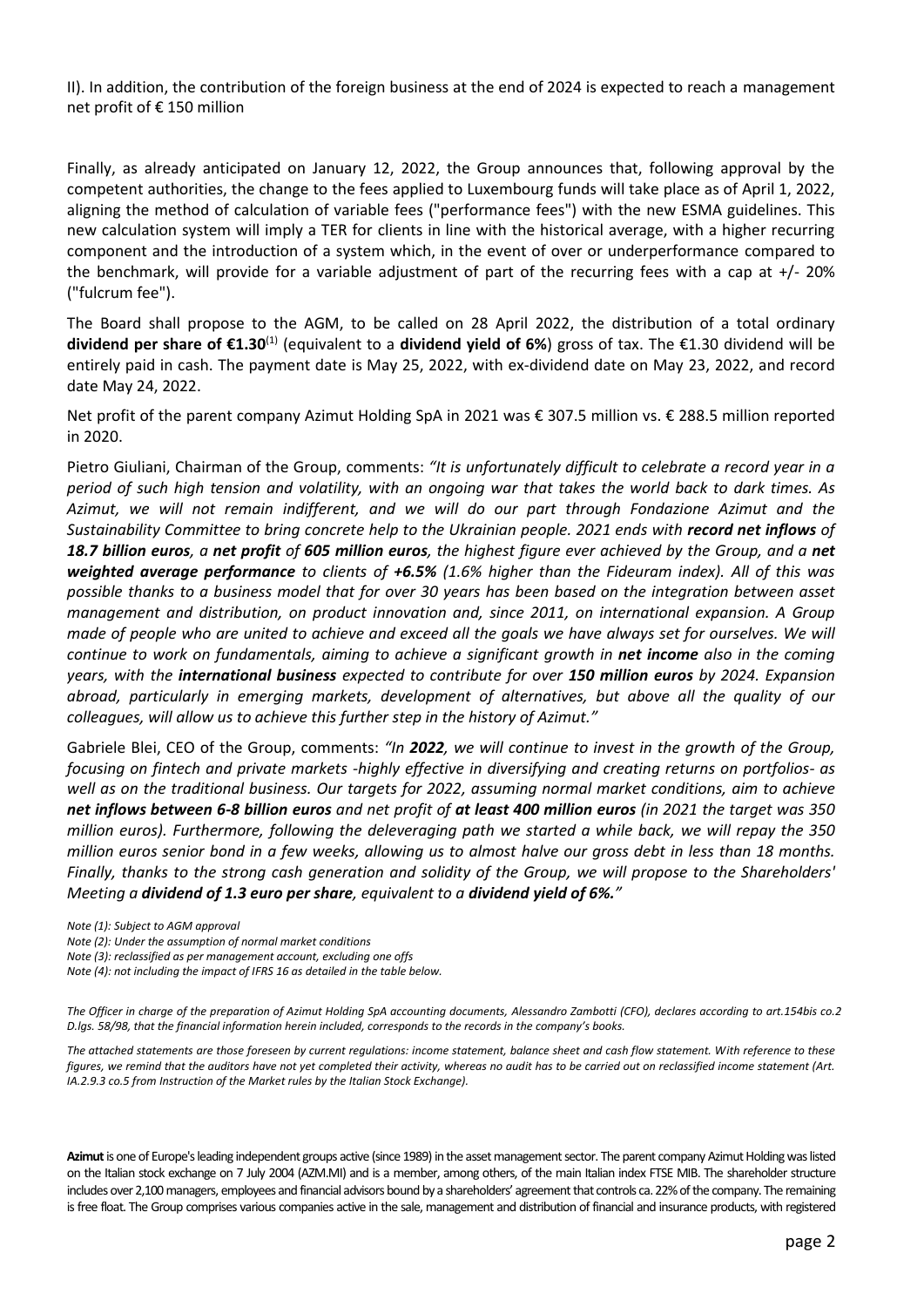offices mainly in Italy, Luxembourg, Ireland, China (Hong Kong and Shanghai), Monaco, Switzerland, Taiwan, Brazil, Egypt, Singapore, Mexico, Australia, Chile, USA, UAE and Turkey. In Italy, Azimut Capital Management SGR sells and manages Italian mutual funds, Italian alternative investment funds, as well as being active in the discretionary management of individual investment portfolios. Furthermore, Azimut Capital Management SGR distributes Group and third-party products in Italy via a network of financial advisors while Azimut Libera Impresa focuses on the alternatives business. The main foreign companies are Azimut Investments SA (founded in Luxembourg in 1999), which manages the multi strategy funds AZ Fund 1 and AZ Multi Asset, and the Irish Azimut Life DAC, which offers life insurance products.

#### **Contacts -Azimut Holding S.p.A.**

[www.azimut-group.com](http://www.azimut-group.com/)

#### **Investor Relations**

Alex Soppera, Ph.D. Tel. +39 02 8898 56 71 Email[: alex.soppera@azimut.it](mailto:alex.soppera@azimut.it)

Vittorio Pracca Tel: +1 332 225 5787 Email[: vittorio.pracca@azimut.it](mailto:vittorio.pracca@azimut.it)

Galeazzo Cornetto Bourlot Tel. +39 02 8898 5066 Email[: galeazzo.cornetto@azimut.it](mailto:galeazzo.cornetto@azimut.it)

#### **Media Relations**

Maria Laura Sisti (Esclapon & Co.) Tel. +39 347 42 82 170 Email[: marialaura.sisti@esclapon.it](mailto:marialaura.sisti@esclapon.it)

Viviana Merotto Tel. +39 02 8898 5026 Email[: viviana.merotto@azimut.it](mailto:viviana.merotto@azimut.it)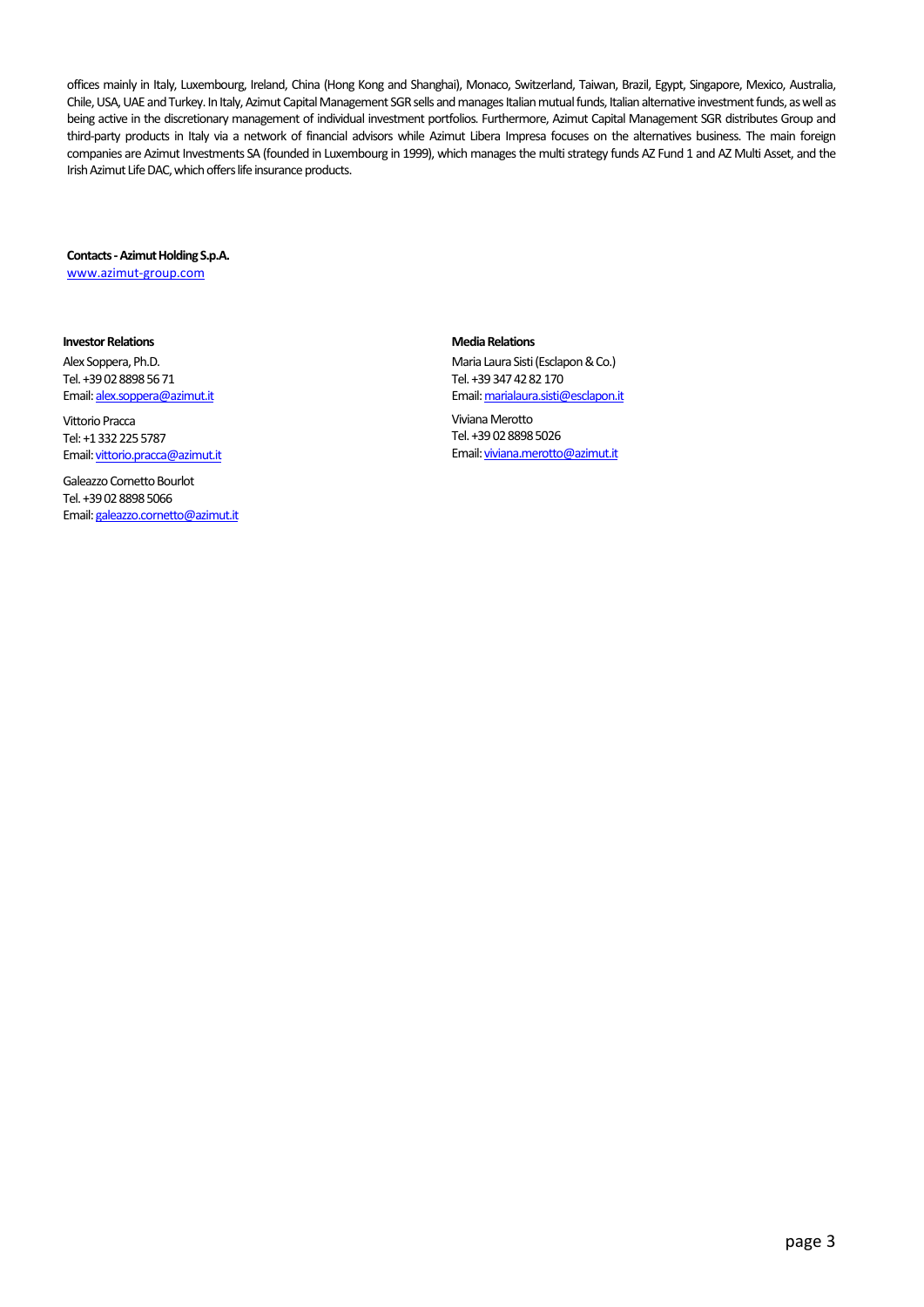#### **CONSOLIDATED RECLASSIFIED INCOME STATEMENT**

| (Data in €/000)                           | 2021       | 2020       |
|-------------------------------------------|------------|------------|
| Acquisition fees and commissions          | 16,190     | 10,123     |
| Recurring fees                            | 965,653    | 773,510    |
| Variable commissions                      | 321,815    | 149,019    |
| Other income                              | 29,137     | 19,399     |
| Insurance revenues                        | 116,654    | 101,721    |
| <b>Total revenues</b>                     | 1,449,449  | 1,053,771  |
| Commission expense                        | (437, 137) | (356, 324) |
| General overheads/Administrative expenses | (260, 712) | (211, 717) |
| Depreciation, amortisation/provisions     | (44, 841)  | (29,067)   |
| <b>Total costs</b>                        | (742, 690) | (597, 108) |
| <b>Operating income</b>                   | 706,760    | 456,663    |
| Profits from financial operations         | 43,213     | 7,556      |
| Net Non operating income (costs)          | (5, 293)   | (7, 761)   |
| Interest expense                          | (16, 833)  | (17, 106)  |
| <b>Profit Before Taxation</b>             | 727,847    | 439,351    |
| Income taxation                           | (112, 566) | (55, 212)  |
| Deferred taxation                         | (3, 201)   | 4,534      |
| <b>Net Profit</b>                         | 612,080    | 388,673    |
| Minorities                                | 6,623      | 6,983      |
| <b>Consolidated Net Profit</b>            | 605,457    | 381,690    |

### **CONSOLIDATED NET FINANCIAL POSITION**

| Data in €/000                                      | 31/12/2021 | 31/12/2020 |
|----------------------------------------------------|------------|------------|
| Due to banks                                       | (350)      | (44, 782)  |
| Securities issued                                  | (852, 678) | (851, 805) |
| <b>Total debt</b>                                  | (853, 028) | (896, 587) |
| Cash and cash equivalents                          | 1,261,512  | 927,119    |
| <b>Net Financial Position</b>                      | 408,484    | 30,532     |
| Lease Liabilities IFRS16 adoption                  | (44, 981)  | (41, 560)  |
| Net Financial Position including impact of IFRS 16 | 363,503    | (11, 028)  |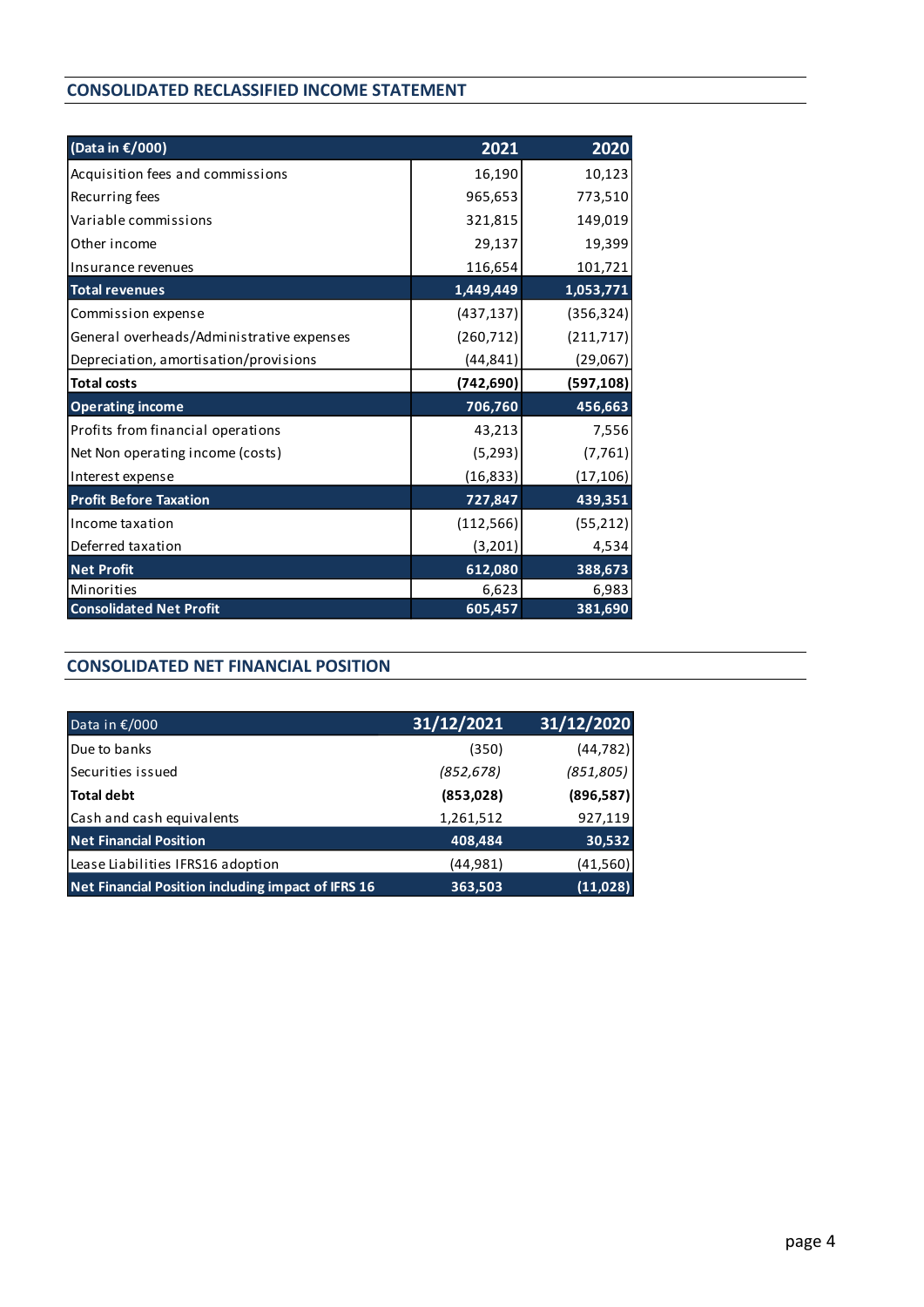#### **CONSOLIDATED INCOME STATEMENT**

| (Data in €/000)                                                                         | 2021       | 2020       |
|-----------------------------------------------------------------------------------------|------------|------------|
|                                                                                         |            |            |
| Fee and commission income                                                               | 1,302,273  | 920,557    |
| Fee and commission expense                                                              | (403, 509) | (319, 483) |
| Net fee and commission income                                                           | 898,764    | 601,074    |
| Dividends and similar income                                                            | 1,816      | 746        |
| Interest income and similar income                                                      | 3,516      | 2,479      |
| Interest expense and similar charges                                                    | (19, 697)  | (19, 311)  |
| Profits (losses) on disposal or repurchase of:                                          | 119        | (322)      |
| b) financial assets at fair value through other comprehensive income                    | 119        | (322)      |
| Net gains (losses) on financial assets and financial liabilities at FVTPL               | 35,484     | 8,860      |
| a) assets and liabilities designated at fair value                                      | 6,773      | 1,806      |
| b) other financial assets compulsorily measured at fair value                           | 28,711     | 7,054      |
| Net premiums                                                                            | 8,780      | 3,327      |
| Net profits (losses) on financial instruments at fair value through profit or loss      | 363,113    | 286,504    |
| Change in technical provisions when the investment risk is borne by the insured parties | (2,963)    | (6,316)    |
| Redemptions and claims                                                                  | (209, 935) | (144, 057) |
| <b>Net Margin</b>                                                                       | 1,078,997  | 732,984    |
| Administrative expenses                                                                 | (303, 627) | (252, 846) |
| a) personnel expenses                                                                   | (152, 331) | (114, 862) |
| b) other expenses                                                                       | (151, 296) | (137, 984) |
| Net accruals to the provisions for risks and charges                                    | (25, 918)  | (10, 495)  |
| Net impairment losses/reversal of impariment losses on property and equipment           | (12, 767)  | (11,016)   |
| Net impairment losses/reversal of impariment losses on intangible assets                | (22, 196)  | (16, 945)  |
| Other operating income and expenses                                                     | 7,025      | (1,537)    |
| <b>Operating Costs</b>                                                                  | (357, 483) | (292, 839) |
| Profit (loss) on equity investments                                                     | 6,333      | (794)      |
| Pre-tax profit (loss) from continuing operations                                        | 727,847    | 439,351    |
| Income tax                                                                              | (115, 767) | (50, 678)  |
| Net profit (loss) from continuing operations                                            | 612,080    | 388,673    |
| Profit (loss) for the period/year attributable to minority interest                     | 6,623      | 6,983      |
| Net profit (loss) for the period/year                                                   | 605,457    | 381,690    |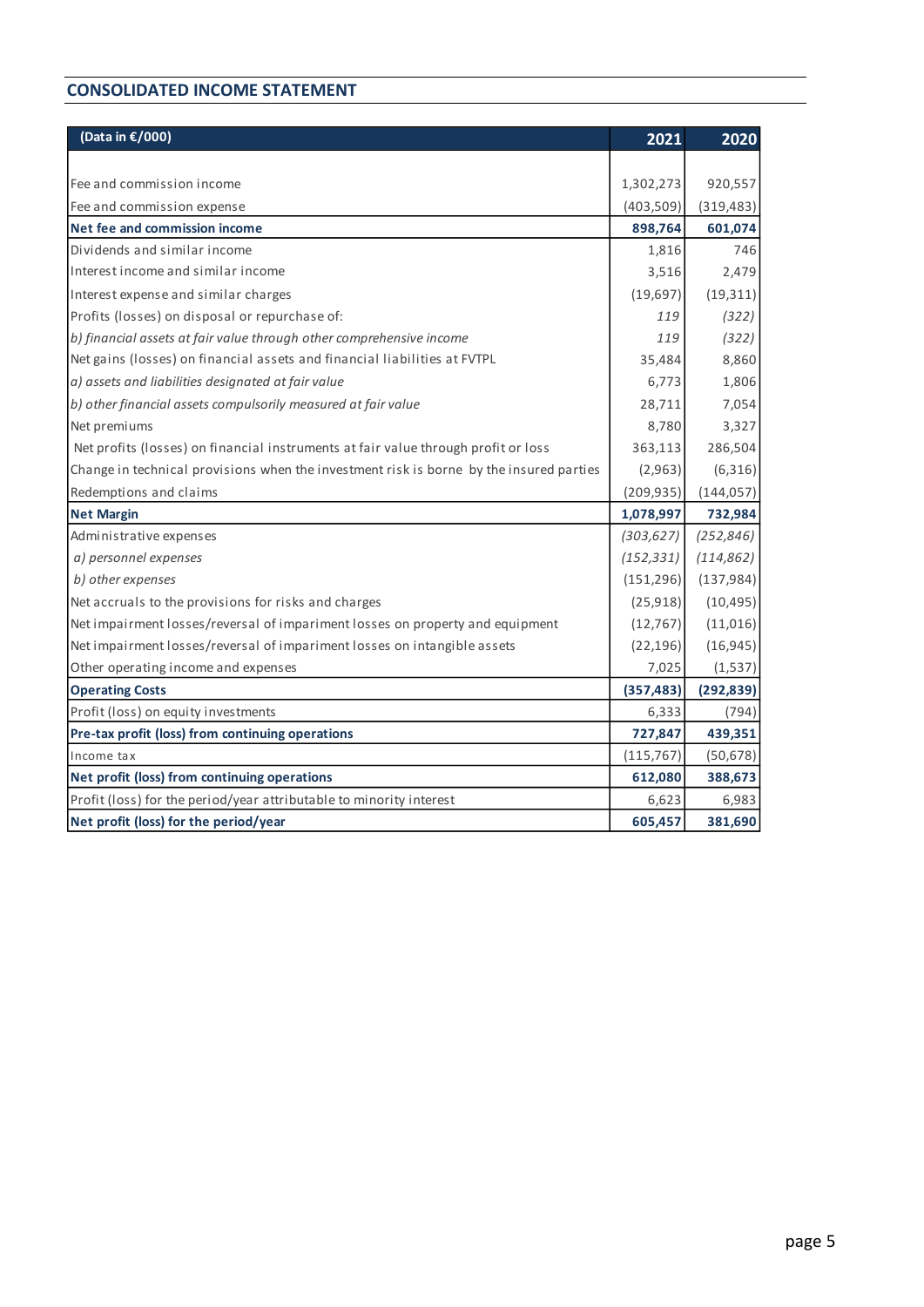#### **CONSOLIDATED BALANCE SHEET**

| <b>ASSETS</b>             | (Data in €/000)                                                   | $\frac{31}{12}/2021$ | 31/12/2020 |
|---------------------------|-------------------------------------------------------------------|----------------------|------------|
| Cash and cash equivalents |                                                                   | 180,044              | 279,457    |
|                           | Financial assets at fair value through profit or loss             | 7,738,699            | 6,766,310  |
|                           | c) other financial assets measured at fair value                  | 7,738,699            | 6,766,310  |
|                           | Financial assets at fair value through other comprehensive income | 12,412               | 79,141     |
|                           | Financial assets at amortised cost                                | 477,696              | 206,435    |
| Equity investments        |                                                                   | 217,487              | 30,541     |
| Tangible Asssets          |                                                                   | 52,035               | 48,426     |
| Intangible Assets         |                                                                   | 767,034              | 656,696    |
| of which:                 |                                                                   |                      |            |
| -Goodwill                 |                                                                   | 648,241              | 550,115    |
| Tax assets                |                                                                   | 24,036               | 14,833     |
| a) current                |                                                                   | 3,730                | 2,653      |
| b) prepaid                |                                                                   | 20,306               | 12,180     |
| Other assets              |                                                                   | 453,056              | 391,662    |
| <b>Total Assets</b>       |                                                                   | 9,922,499            | 8,473,501  |

| <b>LIABILITIES</b><br>(Data in €/000)                                     | 31/12/2021 | 31/12/2020 |
|---------------------------------------------------------------------------|------------|------------|
| Financial Liabilities at amortised cost                                   | 932,683    | 955,689    |
| a) Payables                                                               | 80,006     | 103,884    |
| b) Outstanding securities                                                 | 852,677    | 851,805    |
| Technical reserves where the investment risk is borne by<br>policyholders | 185,892    | 183,070    |
| Financial liabilities designated at fair value                            | 6,961,981  | 6,044,627  |
| Tax liabilities                                                           | 141,721    | 72,036     |
| a) current                                                                | 71,830     | 10,294     |
| b) deferred                                                               | 69,891     | 61,742     |
| Other Liabilities                                                         | 388,788    | 274,291    |
| Employees' severance                                                      | 3,149      | 3,220      |
| Provisions for risks and charges                                          | 72,703     | 54,506     |
| b) other                                                                  | 72,703     | 54,506     |
| Capital                                                                   | 32,324     | 32,324     |
| Treasury shares (-)                                                       | 40,834     | 68,290     |
| Equity instruments                                                        | 36,000     | 36,000     |
| Share premium reserve                                                     | 173,987    | 173,987    |
| Reserves                                                                  | 366,520    | 326,338    |
| Valuation provisions                                                      | 9,191      | 16,160     |
| Profit (Loss) for the period                                              | 605,457    | 381,690    |
| Minority interests                                                        | 52,937     | 20,173     |
| Total liabilities and shareholders equity                                 | 9,922,499  | 8,473,501  |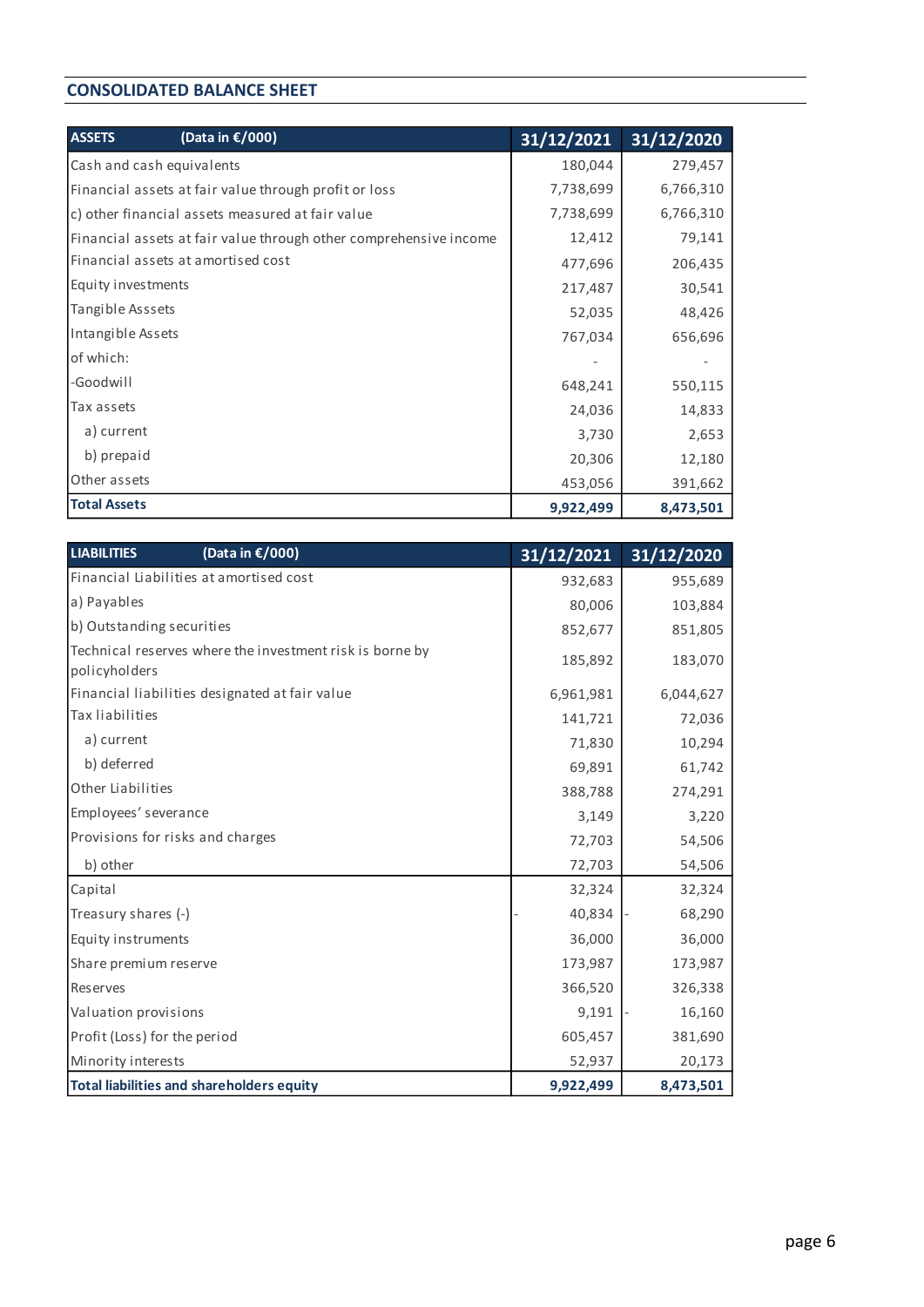| <b>AZIMUT HOLDING SPA - Income statement</b> |  |  |  |
|----------------------------------------------|--|--|--|
|----------------------------------------------|--|--|--|

| (Data in €/000)                                                                                                                                       | 2021      | 2020      |
|-------------------------------------------------------------------------------------------------------------------------------------------------------|-----------|-----------|
| Commission income                                                                                                                                     | 2,000     | 2,000     |
| <b>Net Commissions</b>                                                                                                                                | 2,000     | 2,000     |
| Dividends and Equivalents                                                                                                                             | 340,118   | 315,450   |
| Interest income and equivalents                                                                                                                       | 13        | 39        |
| Interest expenses and equivalents                                                                                                                     | (16,986)  | (17, 276) |
| lNet Profit from others assets and liabilities at fair value                                                                                          | 6,525     | 5,846     |
| b) Others liabilities at fair value                                                                                                                   | 6,525     | 5,846     |
| <b>Net Margin</b>                                                                                                                                     | 331,670   | 306,059   |
| Administrative expenses                                                                                                                               | (14, 726) | (17, 416) |
| a) personnel expenses                                                                                                                                 | (6, 724)  | (6, 748)  |
| b) other expenses                                                                                                                                     | (8,002)   | (10, 668) |
| Net impairment losses/reversal of impariment losses on property<br>and equipment<br>Net impairment losses/reversal of impariment losses on intangible | (322)     | (235)     |
| lassets                                                                                                                                               | (1,008)   | (1,023)   |
| Other administrative income and expenses                                                                                                              | 953       | 851       |
| <b>Operating costs</b>                                                                                                                                | (15, 103) | (17, 823) |
| Pre-tax profit (loss) from continuing operations                                                                                                      | 316,567   | 288,237   |
| Income tax                                                                                                                                            | (9,070)   | 293       |
| Net profit (loss) from continuing operations                                                                                                          | 307,497   | 288,530   |
| Net profit (loss) for the period/year                                                                                                                 | 307,497   | 288,530   |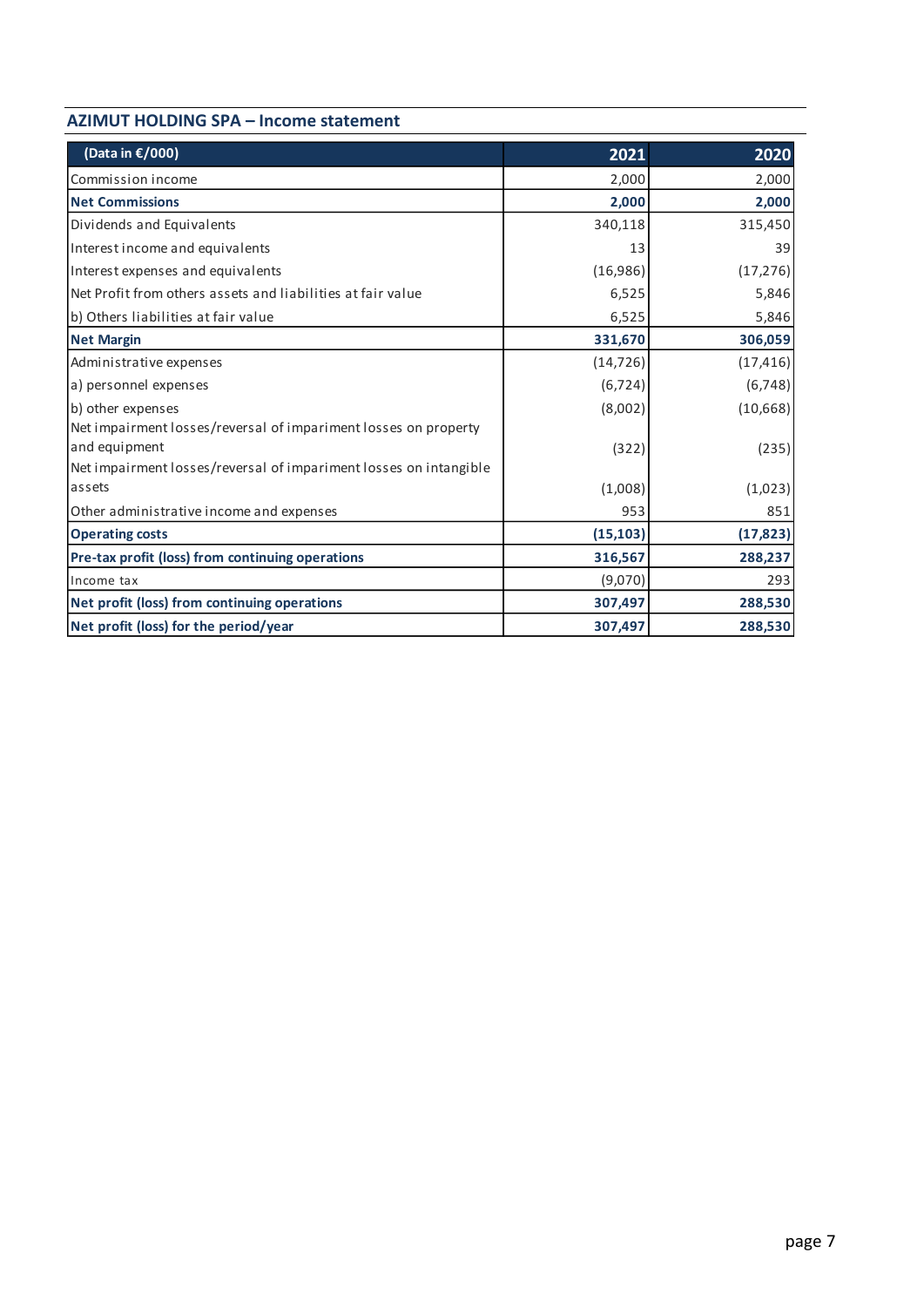### **AZIMUT HOLDING SPA – Balance Sheet**

| <b>ASSETS</b>             | (Data in €/000)                                            | 31/12/2021 | 31/12/2020 |
|---------------------------|------------------------------------------------------------|------------|------------|
| Cash and cash equivalents |                                                            | 32,324     | 60,214     |
|                           | Financial assets available at fair value                   | 405,175    | 335,543    |
|                           | c) other financial assets at fair value                    | 405,175    | 335,543    |
|                           | Financial assets at fair value through other comprehensive |            |            |
| lincome                   |                                                            | 0          | 66,506     |
|                           | Financial assets at ammortized cost                        | 34         | 91         |
| Equity investments        |                                                            | 1,044,414  | 901,749    |
| Tangible Asssets          |                                                            | 1,443      | 1,428      |
| Intangible Assets         |                                                            | 186,376    | 187,360    |
| of which:                 |                                                            |            |            |
| -Goodwill                 |                                                            | 149,829    | 149,829    |
| Tax assets                |                                                            | 1,532      | 21         |
| a) current                |                                                            | 1,498      | 0          |
| b) prepaid                |                                                            | 34         | 21         |
| Other assets              |                                                            | 76,311     | 63,815     |
| <b>Total Assets</b>       |                                                            | 1,747,609  | 1,616,727  |
|                           |                                                            |            |            |

| (Data in €/000)<br><b>LIABILITIES</b>          | 31/12/2021 | 31/12/2020 |
|------------------------------------------------|------------|------------|
| Financial Liabilities at amortised cost        | 855,005    | 898,854    |
| a) Payables                                    | 819        | 45,531     |
| b) Outstanding securities                      | 854,186    | 853,323    |
| Tax liabilities                                | 75,917     | 43,556     |
| a) current                                     | 37,543     | 4,243      |
| b) deferred                                    | 38,374     | 39,313     |
| Other Liabilities                              | 5,557      | 6,509      |
| Employees' severance                           | 396        | 372        |
| Capital                                        | 32,324     | 32,324     |
| Treasury shares (-)                            | -40,834    | $-68,290$  |
| Capital instruments                            | 36,000     | 36,000     |
| Share premium reserve                          | 173,987    | 173,987    |
| Reserves                                       | 301,740    | 199,490    |
| Valuation provisions                           | 20         | 5,395      |
| Net Profit (loss) for the period               | 307,497    | 288,530    |
| Total Liabilities and net shareholders' equity | 1,747,609  | 1,616,727  |